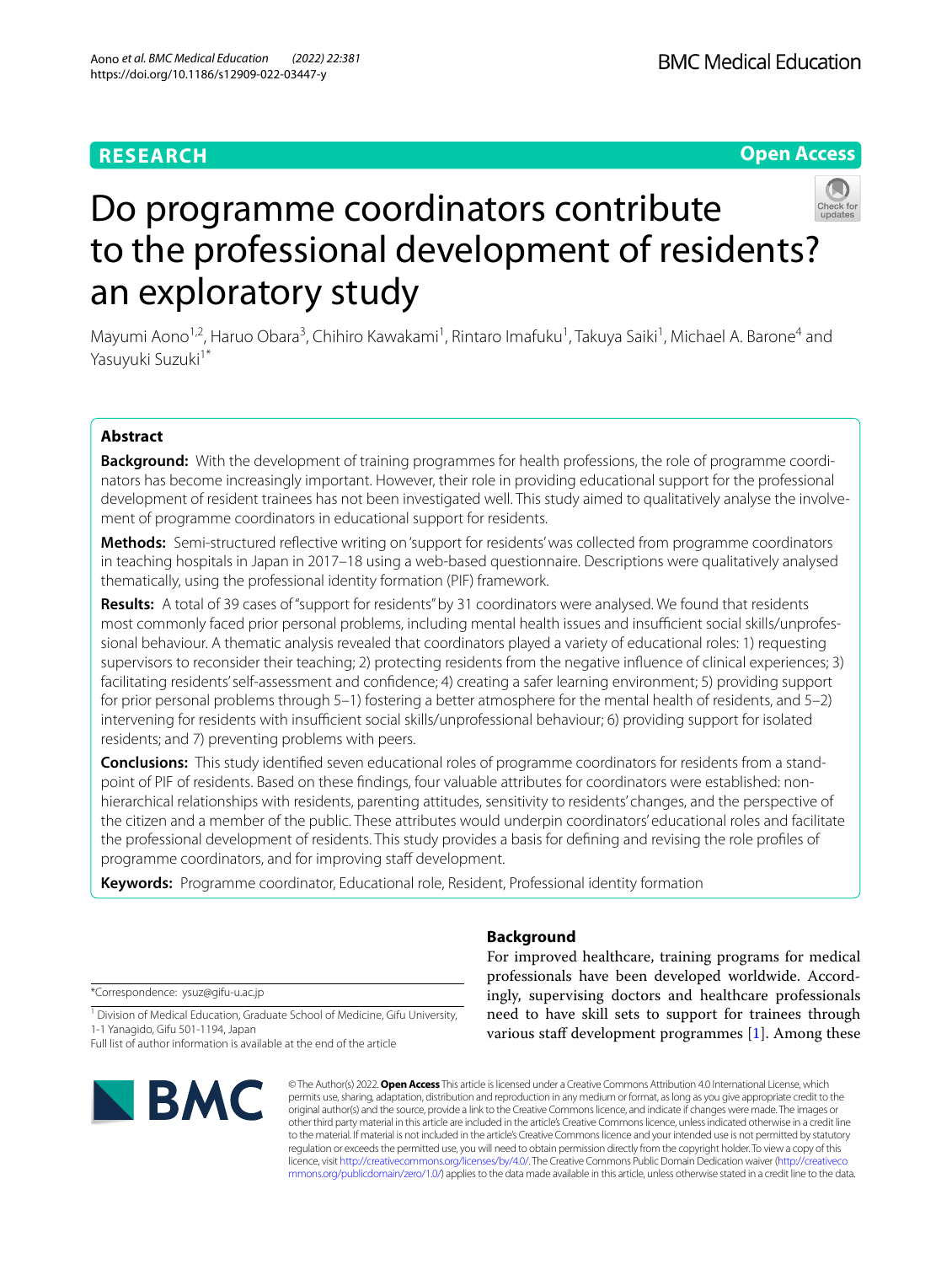healthcare professionals, non-medical program coordinators who provide administrative support to and manage training programmes have recently been considered as integral members of the leadership team of residency programmes, and many programme directors in the US rely on them [\[2](#page-8-1)]. Owing to rapid changes in knowledge and skills required for residency programmes, those who can be a management change agent and maximize the efectiveness in a working relationship are now necessary for the evolving role of program coordinators [\[3](#page-8-2)]. Defning the roles and functions of programme coordinators is becoming increasingly important, and O'Sullivan et al. reported that an educational development program including counselling and institutional assistance of trainees was efective for both program directors and coordinators  $[4]$  $[4]$ . Dubois et al. stated in their perspective article that the title of "programme coordinator" no longer seems adequate to represent the position [\[5](#page-8-4)]. Instead, they proposed that *programme manager*, *administrator*, *educational specialist* [\[6](#page-8-5)], *or medical education manager* [\[7\]](#page-8-6) seemed appropriate. They also pointed out that a higher level of coordinator competency would be necessary to improve the quality of the training programmes and provide support for residents experiencing training difficulties [[5\]](#page-8-4). A formal certification program for coordinators/administrators launched in the USA for the purpose of promoting excellence in management of graduate medical education programmes [[8](#page-8-7)].

As programme coordinators have direct contact with residents throughout the training period, coordinators would also have frequent opportunities to care and provide support for residents with difficulties or unprofessional behaviours that may result in an adverse efect on their professional development. According to Holmboe et al., nurses and ancillary staf are stable members of a clinical unit and serve as vital threads of continuity for trainees and faculty members [\[9](#page-8-8)]. Previous studies have revealed residents faced difficulties with their supervising doctors with a hierarchical relationship but these residents were supported by team members of other health professions with more non-hierarchical attitudes [\[10](#page-8-9)]. However, these opportunities and the specifcs of the educational support provided by programme coordinators for the professional development of trainees have not been investigated and are not typically refected on the job description. Job descriptions of programme coordinators have been reported from various felds, including surgery  $[2]$  $[2]$ , radiology  $[11]$  $[11]$  and orthopaedics  $[12]$ , where their roles have expanded beyond administrative functions, but the educational and supportive roles played by coordinators have not been well described.

Some previous studies suggest expanding coordinators' roles, especially on the educational and supportive front. In a study of 22 female coordinators managing undergraduate clinical training, Hu et al. [[13\]](#page-8-12) revealed that coordinators' roles related to emotional and informal support, and related to their personal orientation. Some were like nurturing parents and identifed with the 'mother hen' persona, referring to the students as 'chicks'. They argue that this image has come from societal expectations of women as caring beings responsible for the welfare and positive outcomes for the young [[13](#page-8-12)], indicating the educational and supportive roles of coordinators, while the outcomes for the young relate to their professional development. Nickels et al. provided another potential educational role for program coordinators, using a questionnaire survey for nonphysician staff members including administrative staff, and clarifed that many of them felt comfortable providing feedback on the professional behaviour of residents [\[14\]](#page-8-13). We have earlier reported that coordinators in Japan recognized the importance of educational support roles, including parental roles, for trainees [[15\]](#page-8-14).

Professional identity formation (PIF) of medical trainees has been recognized as an important issue in medical education. To date, many scholars have examined and conceptualised the processes of PIF in medical education. For example, Cruess et al. propose that 'a principal goal of medical education is the development of a professional identity', through complex socialization process, and learners gradually 'think, act, and feel like a physician' as they are establishing a professional identity [\[16](#page-8-15)]. Cruess et al. also provided the schematic representation of PIF and a number of socialization factors infuencing identity formation, including role models/supervising doctors, clinical/non-clinical experiences, clinical peers and health professionals, patients, families and friends of trainees, and the public  $[17]$  $[17]$  $[17]$ . These factors dependently and independently afect the trainees' PIF process. Bhat et al. identifed nine threshold concepts that trainees may be struggling with or should overcome; such as the burden of responsibility, the plurality of roles, and uncertainty of medicine; many of these thresholds are deeply related to PIF [\[18\]](#page-8-17). Snell reviewed various methods and individuals supporting PIF at the postgraduate level [[19\]](#page-8-18). Programme coordinators who support trainees throughout the training period would be additional professionals who play an important but underestimated role during the trainees' PIF process. Thus, the role of programme coordinators as a supporter and educator of trainees who are undergoing PIF is worthy for further investigation.

This study aimed to identify the possible educational roles of programme coordinators through a qualitative analysis of their involvement in educational supports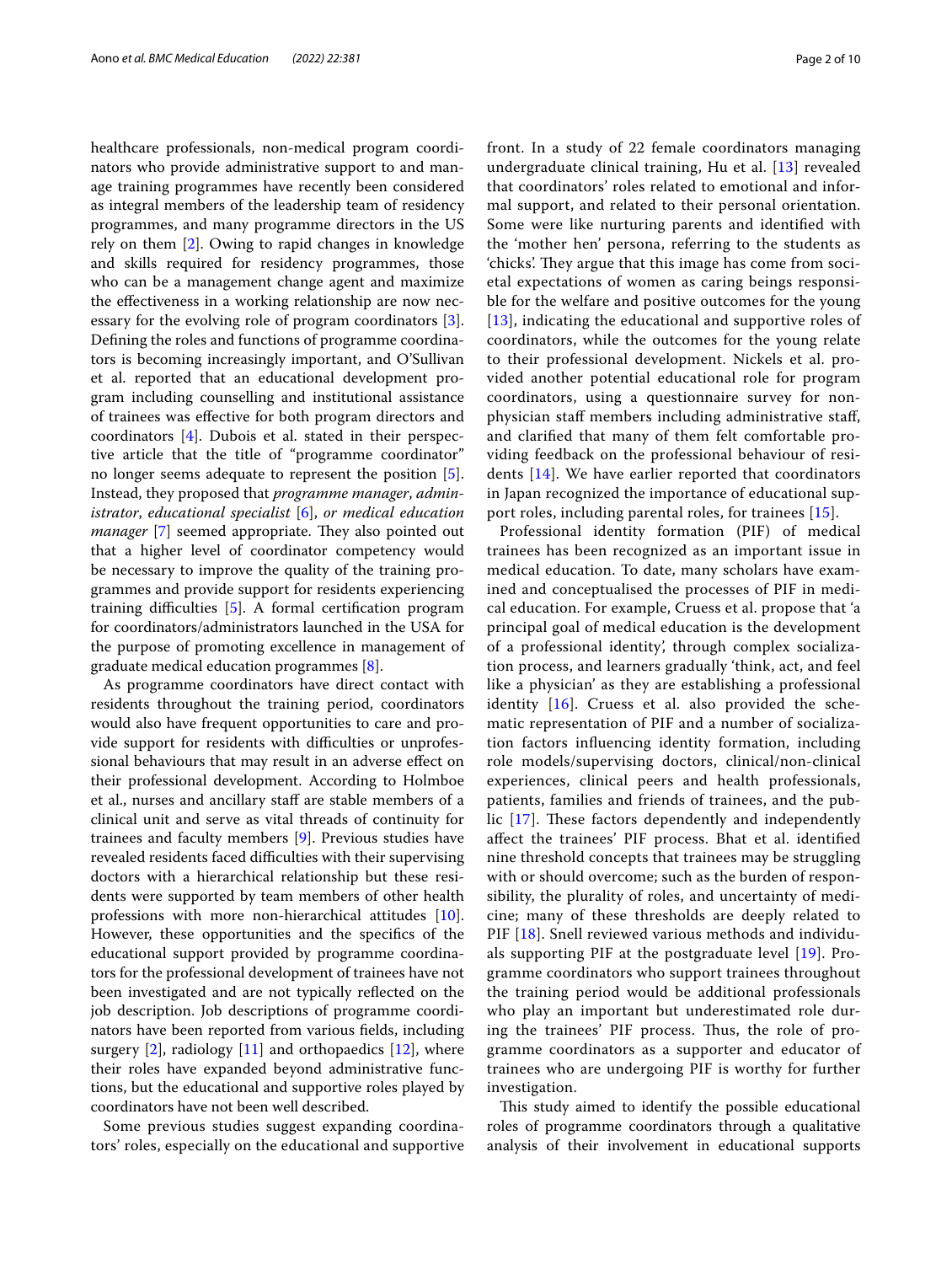for residents from their perspectives, using a PIF model as a theoretical framework. Specifcally, the following research questions were formulated:

*How are programme coordinators involved in the professional development of trainees?; and how do they support the professional development of trainees?*

# **Theoretical framework**

The socialization factors of PIF proposed by Cruess et al. [\[17](#page-8-16), [20](#page-8-19)] were used as the theoretical framework. Cruess et al. established a schema of PIF according to which novice students/trainees develop their professional identity through various experiences, which are categorized into socialization factors [\[17](#page-8-16)]. In our study, each case described by the coordinators was qualitatively analysed based on the following socialization factors: 1) role models/supervisors/mentors, 2) clinical/nonclinical experiences, 3) formal teaching/self-assessment, 4) learning environment, 5) prior personal problems, 6) isolation from family, friends, and peers, and 7) problems with patients and peers. Among these factors, 'role models/supervisors/mentors' and 'clinical/non-clinical experiences' are major factors and strongly infuence residents' PIF. 'Prior personal problems' is modifed from the original factor 'existing personal identities' [[17](#page-8-16)] and includes mental health problems, insufficient social skills, and unprofessional behaviours. 'Isolation from family, friends, and peers' is necessary during professional development. Relationships with peers, health professionals, and patients also have a signifcant impact on the promotion or inhibition of PIF.

# **Methods**

#### **Setting**

This study analyses the interaction of residents with programme coordinators in Japan. Medical training in Japan includes a six-year undergraduate medical school programme [[21](#page-8-20)], followed by a two-year mandatory junior residency programme introduced in 2004 [\[22,](#page-8-21) [23](#page-8-22)]. Residents rotate through internal medicine, surgery, emergency medicine, paediatrics, obstetrics and gynaecology, psychiatry, community medicine, and electives [\[23](#page-8-22)]. Junior residency programmes are accredited by the Ministry of Health, Labour, and Welfare of Japan, and each teaching hospital must deploy a certain number of qualified supervising doctors. The qualifications, competencies, and role profles of programme coordinators in this context are not well-established and their roles may vary in every case, from only administrative work to broader responsibilities such as mental support for residents, support for supervisors, and staff development.

## **Study design**

We conducted a qualitative thematic analysis [[24,](#page-8-23) [25](#page-8-24)] of the formal and informal educational support provided by programme coordinators to residents across Japan in 2017–18, employing PIF socialization factors [[17](#page-8-16), [20\]](#page-8-19) as the theoretical framework. We used a web-based semi-structured questionnaire to collect coordinators' responses on their experiences in supporting residents (Table  $1$ ). The instrument was designed as case-based, wherein coordinators described an example event in which they provided support, including general advice, advice on professional life and career, supporting residents with mental health issues, negotiation with supervisors and hospital administration, improvement of the learning environment, and other support for residents.

#### **Participants**

We sent letters of invitation for this research to the administrative offices of 315 teaching hospitals for junior residency programmes qualifed by the Ministry of Health, Labour and Welfare of Japan and Japan Council for Evaluation of Postgraduate Clinical Training (JCEP), across urban and rural, and public and private hospitals in Japan. In an attempt to maximize the number of respondents, an invitation letter from the JCEP president was attached. Sixty individual coordinators who

#### <span id="page-2-0"></span>**Table 1** Case description in semi-structured web questionnaire

**Please describe impressive cases in which you gave advice/support for residents' personal/professional development. Not only include cases within your ofcial responsibility but also cases outside your responsibility carried out as a senior or relative of the resident.**

| Case     | Years after graduation, gender                                                                                                                                                                                                   |
|----------|----------------------------------------------------------------------------------------------------------------------------------------------------------------------------------------------------------------------------------|
| Problem  | What was the resident's challenge or problem? How did you notice or become aware of the issue?                                                                                                                                   |
| Support  | What advice did you provide to the resident? How did you support him/her?                                                                                                                                                        |
| Results  | Describe any change in the behaviour, thoughts, the impression of the resident, and changes in<br>the learning environment. Describe any changes made by coordinators, supervisors, programme<br>directors, or the organization. |
| Comments | Provide any additional comments you feel are relevant.                                                                                                                                                                           |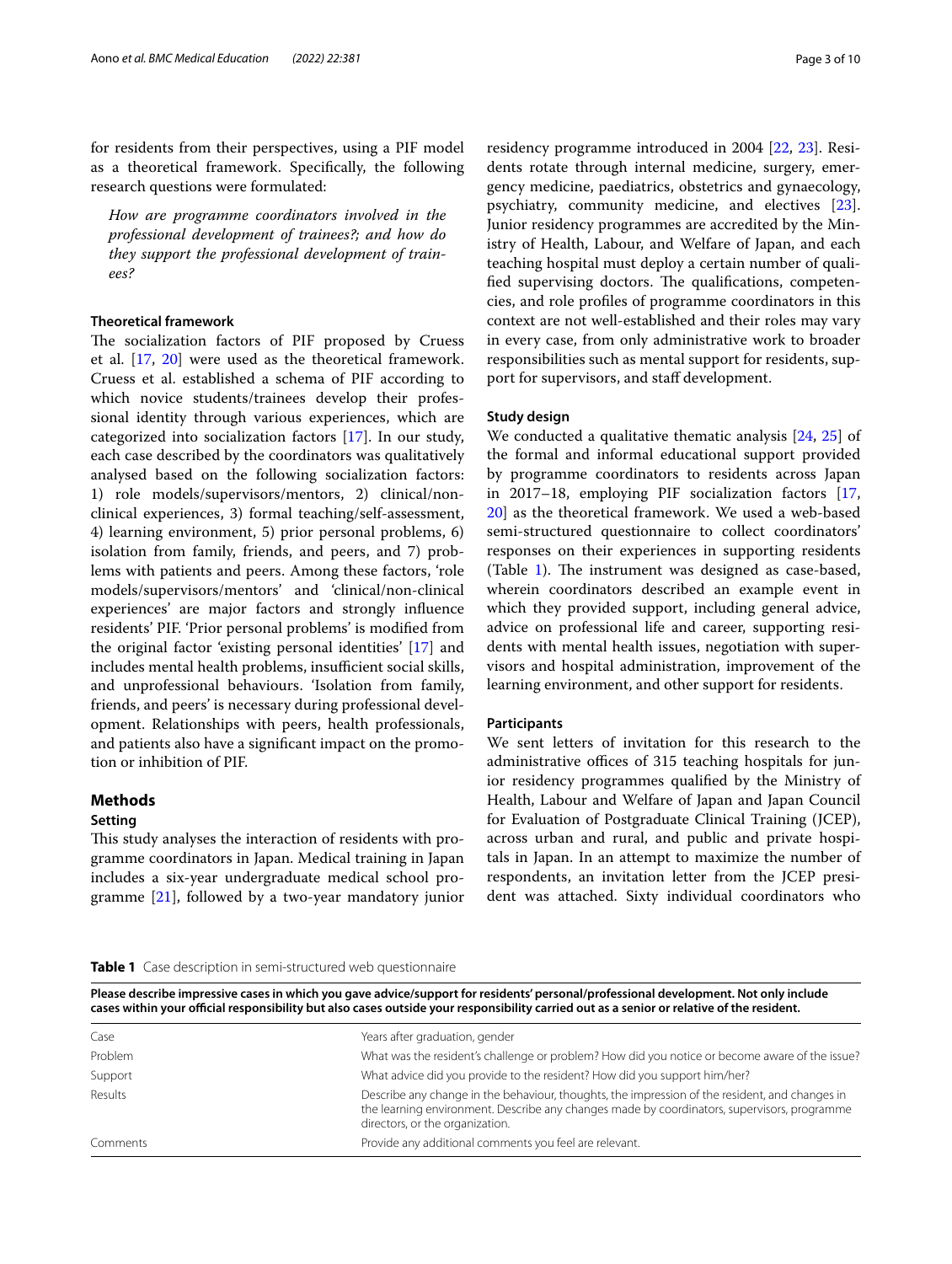had participated in our previous study were also invited directly [\[15](#page-8-14)]. Finally, 43 coordinators (28 female and 15 male) from 38 hospitals (12 university hospitals and 26 general hospitals) agreed to participate in this study; 19% of them had worked as coordinators for more than six years, 29% for three to six years, and 52% for less than three years.

# **Data collection**

An anonymous, case-based semi-structured questionnaire was used to collect data from the participants via the web (Table [1\)](#page-2-0). We developed it to ensure confdentiality, and considering the potential sensitivity of reported cases, to minimise hesitation in reporting experiences. Of the 43 initial participants, 31 responded to the webbased questionnaire (response rate 72%) and reported 44 resident cases.

# **Data analysis**

The research team comprised seven researchers from diferent backgrounds: a coordinator (MA), a general practitioner (HO), a nurse educator (CK), an education researcher (RI) and medical educators (TS, MAB, YS). The researchers reviewed case descriptions multiple times to better interpret what the participants reported (familiarization with data phase  $[24]$  $[24]$ ). Two researchers (MA and YS) were independently involved in the initial coding, then MA, YS, and MAB cross-checked their interpretation and analysis (coding phase/generating initial themes phase  $[24]$  $[24]$ ). The themes and findings were reviewed, discussed, and refned by all members of the research team (reviewing themes phase/defning and naming themes phase [\[24](#page-8-23)]), and all researchers came to a consensus on all fnal themes.

# **Results**

# **Coordinator support**

Five of the 44 collected cases of resident support by programme coordinators were omitted due to insufficient

information, and 39 cases were analysed. The [supplemen](#page-7-0)[tary table](#page-7-0) shows the categorization of socialization factors, issues of residents, and responses of coordinators. Content analysis revealed that prior personal problems, including mental issues and insufficient social skills/ unprofessional behaviours, were the most frequent (16 cases), followed by isolation from family/friends/peers (6 cases), problems with peers (6 cases), role models (supervisors)/mentors (4 cases), formal teaching/selfassessment (4 cases), learning environment (2 cases) and clinical experiences (1 case).

## **Thematic analysis of support by coordinators**

Key roles of and educational support by coordinators emerged for the seven PIF socialization factors [[17](#page-8-16)] through the thematic analysis (Table [2](#page-3-0)).

#### *1. Requesting supervisors to reconsider their teaching*

Some supervisors were overly strict or had opposing opinions and severe supervision attitudes. The strict attitude and opposing opinions of supervisors confused residents and created an awkward relationship between supervisors and residents, resulting in the inhibition of professional development. The coordinators were sensitive to the residents' stressors and behaviours, noticing their mood changes and responding quickly to improve their relationships with supervisors. They requested supervisors to reconsider their strict teaching style, provided an opportunity for communication between them and the residents, and suggested a review of the teaching manual.

*She was a tough resident physically and mentally and she seemed to communicate with her strict supervisor well, however, I (the coordinator) felt that she was under stress based on her facial expression. I talked to her and the supervisor and arranged the opportunity to for them to talk and refect with each other. I also conveyed her a message to reassure her that I will take care of her and she can say anything* 

<span id="page-3-0"></span>**Table 2** Educational roles of programme coordinators

| Roles of programme coordinators                                                                                                                                                                                      | <b>Socialization factors of PIF</b> |  |
|----------------------------------------------------------------------------------------------------------------------------------------------------------------------------------------------------------------------|-------------------------------------|--|
| 1. Requesting supervisors to reconsider their teaching                                                                                                                                                               | Role models/supervisors/mentors     |  |
| 2. Protecting residents from the negative influence of clinical experiences                                                                                                                                          | Clinical/non-clinical experiences   |  |
| 3. Facilitating residents' self-assessment and confidence                                                                                                                                                            | Formal teaching/self-assessment     |  |
| 4. Creating a safer learning environment                                                                                                                                                                             | Learning environment                |  |
| 5. Providing support for prior personal problems<br>5-1. Fostering a better atmosphere for the mental health of residents<br>5-2. Intervening for residents with insufficient social skills/unprofessional behaviour | Prior personal problems             |  |
| 6. Providing support for isolated residents                                                                                                                                                                          | Isolation from family/friends/peers |  |
| 7. Preventing problems with peers                                                                                                                                                                                    | Problems with patients and peers    |  |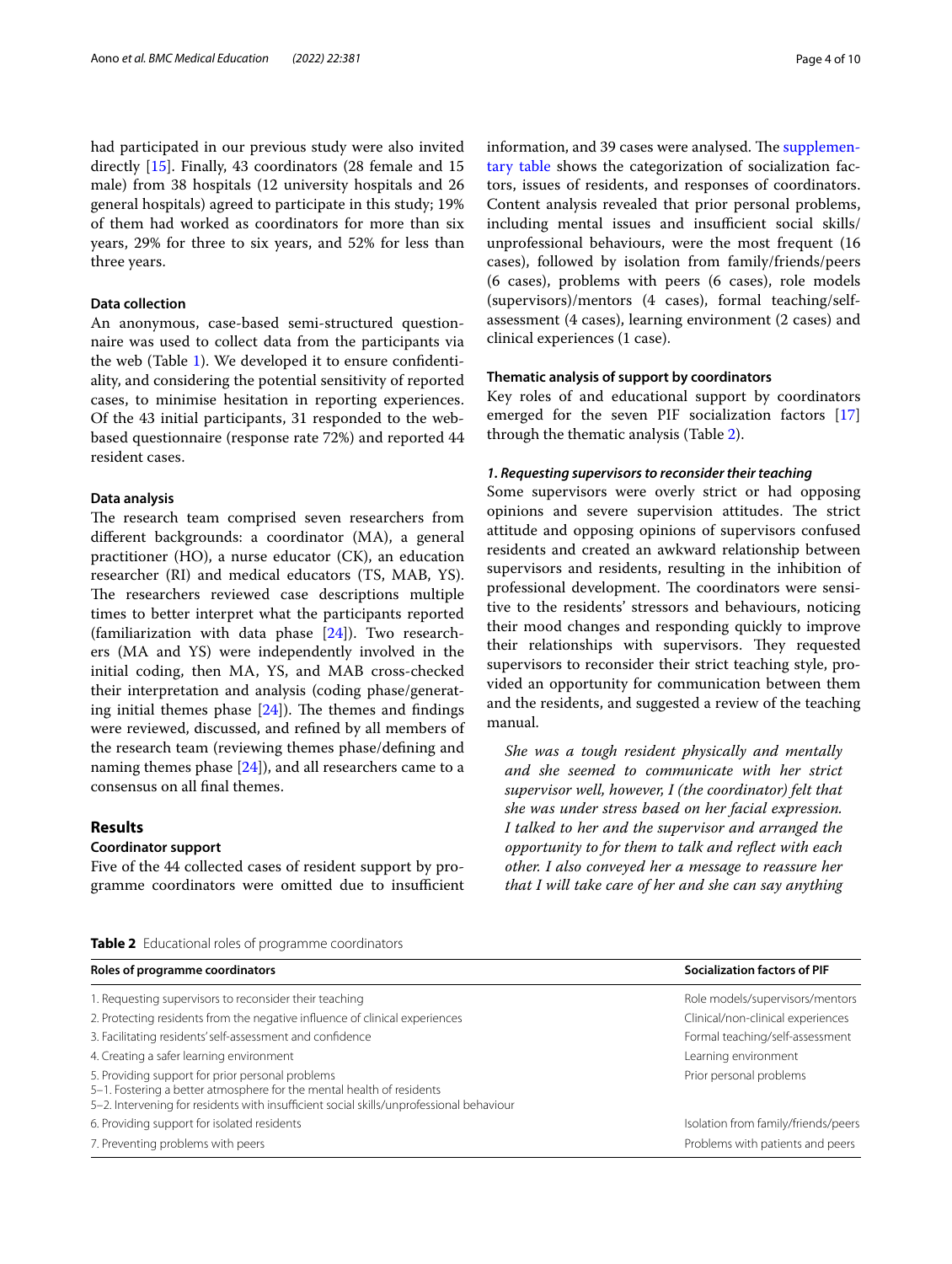*to me at any time. (Case 3).*

# *2. Protecting residents from the negative infuence of clinical experiences*

Powerful clinical experiences, such as medical errors and patient deaths, had a strong infuence, both positive and negative, on the professional development of residents. The coordinators carefully watched, listened to, and instructed residents who had a particularly negative clinical experience to protect and support them. They also facilitated supervisors' refection and review of daily teaching.

The resident had a medical accident that resulted *in the death of a patient, and he took leave from work for a while. A hospital team including me (the coordinator) was organized for his care. I made a lot of eforts, including listening to him and watch*ing him. The relationship between the resident and *the supervisor was reviewed, and the supervisor said that he did not care for the resident enough and left*  him alone in daily work. The team members worked *together to provide psychological support and protect the resident. He completed the training as planned, and he is now very active. (Case 5).*

#### *3. Facilitating residents' self‑assessment and confdence*

Residents sometimes had low confdence in their clinical competence and future career. The coordinators noticed subtle changes in their behaviour and appearance and speculated decreased self-confdence. Coordinators reassured the residents, made arrangements for skill training to facilitate and improve their confdence, and created an amiable atmosphere.

The resident was not confident with her blood sam*pling technique, and she looked a little depressed. I (the coordinator) told her, when she came into my*  office, that no resident can do blood sampling per*fectly from the beginning. I lent her a practice kit for blood sampling and secured a space for her to practice freely. She seemed to become confdent, and she came and asked me to lend other practice kits without hesitation thereafter. (Case 7).*

# *4. Creating a safer learning environment*

High workload and stress, and hostile and exclusionary human relationships in the learning environment adversely impact the professional development of residents. The coordinators proposed improvements for resident workload to medical directors and acted as a bridge between the residents and medical team members. They also proposed a review of the resident-centred instructional guide to improve the learning environment.

The resident seemed overworked, and had trou*ble with his colleagues. I (the coordinator) noticed his dissatisfaction from his tone of voice and facial expression. I talked frequently to him, even about the smallest things. To reduce his workload, I negotiated with the programme director to give him a week's leave and mental health advice twice a year. I found that the training in our hospital was conducted efectively and the residents' stress seemed to decrease thereafter as it acted as a bridge between them and their supervisors. (Case 10).*

## *5. Providing support for prior personal problems*

Sixteen out of the 39 residents (41%) had prior personal problems, such as mental health issues, insufficient social skills, and unprofessional behaviours. Coordinators provided support to these residents through various means.

*5–1. Fostering a better atmosphere for the mental health of residents* Residents struggled to adapt to the dynamic changes of roles and positions, especially during the transition from student life to resident life. The coordinators attempted to create a relaxed atmosphere for them and welcomed them to visit and interact. They took on the role of the main point of contact for residents with mental health issues, on behalf of busy supervisors, including listening to residents' problems in a non-hierarchical equal relationship and keeping an eye out for them.

*Shortly after joining the programme he (the resident) fell ill and complained that he was not improving. I (the coordinator) assumed that he might have some mental health problem and tried to fgure out the cause of his stress. Every morning, we took out time and talked to each other. His mental problem was due to concerns about a family problem as well as the training. I referred him to a specialist counsellor. I also shared his information with a small number of supervisors with his permission. He seemed to feel more comfortable talking to me. I thought we (coordinators) should be more careful during times of change in the resident's environment, such as at the beginning of training. (Case 18).*

*5–2. Intervening for residents with insufcient social skills/unprofessional behaviour* Some residents sufered because of insufficient social skills or unprofessional behaviour, which were difficult to remediate. Many of the issues were related to multiple factors, including mental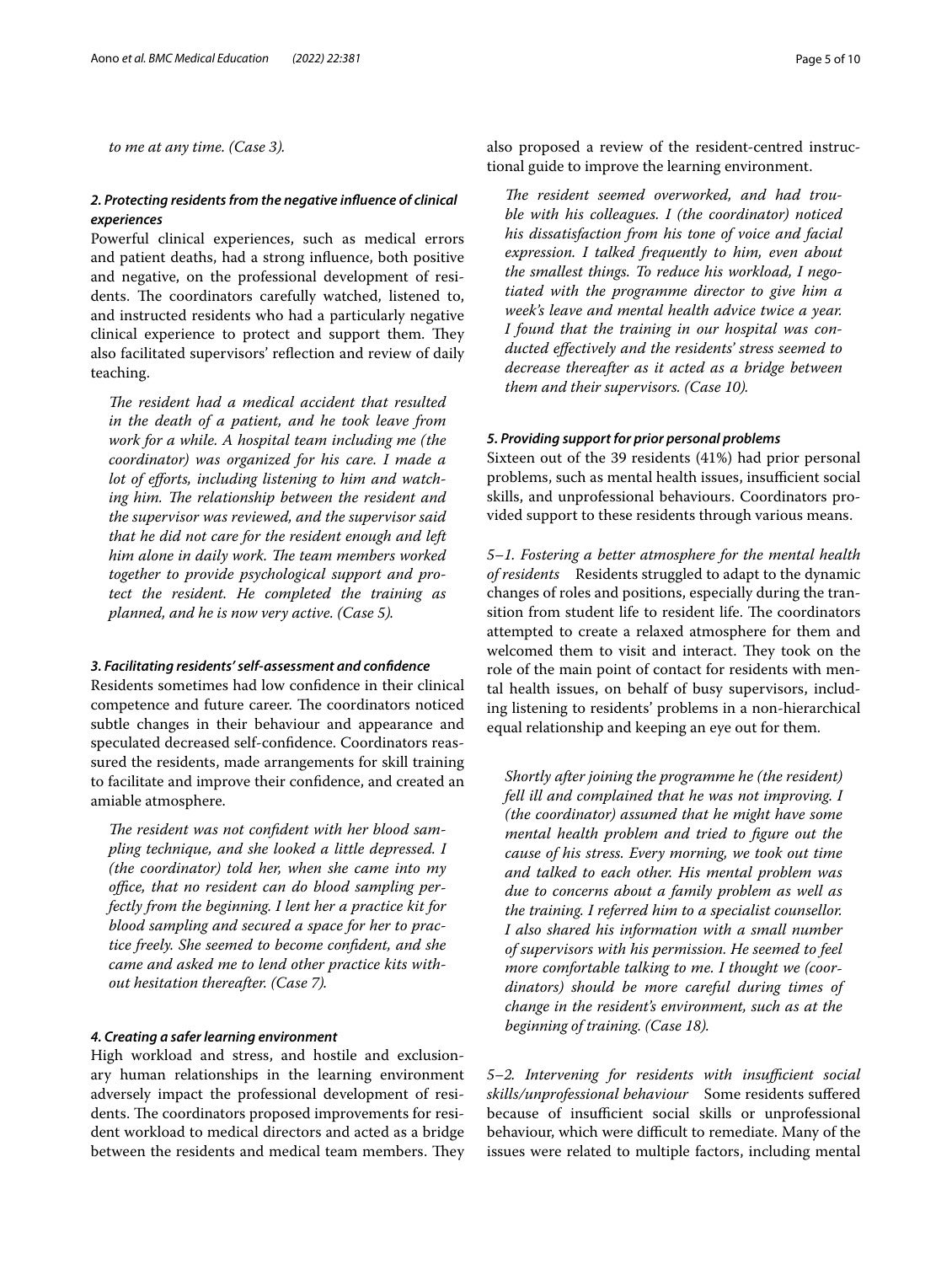health problems, the training environment/programme, and partly societal norms. The coordinators provided remediation for these residents by arranging meetings with the medical team and communicating with affiliated organizations. They tried to maintain a non-hierarchical relationship, listened to the residents, and created a positive atmosphere, with a sense of good citizenship, but some of the cases were challenging to solve.

The resident was asked by his supervisor to attend *a conference and take a role of respondent, however, on the day of the conference, the resident suddenly cancelled and the supervisor had to ask*  another resident to take over the role. The resident *insisted that he had not accepted the supervisor's proposal and never apologised. As the atmosphere between them was bad, I (the coordinator) arranged an opportunity for them to talk to each other and*  share their feelings. The atmosphere of the meeting *was mature and the relationship improved superfcially, although I could not know the actual feelings between them. (Case 26).*

# *6. Providing support for isolated residents*

The distress of isolation paired with participation in an unfamiliar environment hindered residents' socialization. Residents who graduated from a diferent medical school and were isolated from previous classmates had difficulties in adapting to the programme. The coordinators identifed residents facing problems due to isolation from families, friends, and peers, supported them by inviting them to the office, creating a relaxed atmosphere, talking to them with a non-hierarchical attitude, and reassuring them.

*Her (the resident's) mother was sick and died. After the funeral, she returned to work, but her grief could not be healed and she took an additional leave for three weeks. When she saw the patients brought in by ambulance, she remembered her mother and said it was hard for her. I (the coordinator) provided an environment where she could take a break, and her emergency duty was suspended for several months, after consulting with the director. As time passed, she regained her brightness, and a year after completing the training, she told me that she had got married. (Case 28).*

## *7. Preventing problems with peers*

The coordinators made efforts to prevent problems with peers or health professionals. They arranged for opportunities to foster communication between residents and peers, advised residents that peer evaluation was important, and facilitated the residents' self-refection.

The resident seemed to be gentle, but I (the coordi*nator) noticed a problem with him when I received multi-source feedback from other health profes*sionals. There were harsh comments such as "he *is too loud" and "he is arrogant". He denied these behaviours at the beginning. I tried to listen to his thoughts and reasons, and I explained the importance of evaluation by colleagues. We talked about it repeatedly. Afterwards, he was able to think about his colleagues and communicate well with the staf. The supervisors trusted him, and he became one of the best residents. I value the personality of each resident and try to be upfront with them so as not to hurt their pride. When the supervisors don't want to say something or don't want to get angry with the resident, I will go in the middle and convey the message from the supervisor to the resident. (Case 36).*

# **Discussion**

This is the first study investigating and detailing the educational roles of programme coordinators for the beneft of residents; specifcally, the frst one linking these roles to the critical aspects of residents' PIF [[17,](#page-8-16) [20\]](#page-8-19). We identifed seven educational roles of coordinators for residents (Table [2](#page-3-0)). Our study suggests that coordinators perform valuable functions to identify the residents in difficulty and help with the development and PIF of residents. Programme coordinators have important roles beyond the scope of administration as suggested by Hu et al. [\[13](#page-8-12)], and these educational roles should be added to their role profles or job description.

Among the socialization factors, clinical supervisors play central roles in trainees' education, professional development, and PIF by facilitating clinical experiences, teaching formally and informally, and improving the training environment  $[17, 20]$  $[17, 20]$  $[17, 20]$  $[17, 20]$ ; however, it is sometimes difficult for the supervisors to handle all aspects of the socialization context that may infuence residents' professional development. Furthermore, clinical rotations during residency programmes are often short [\[9](#page-8-8)], and the relationship between supervisors and residents are sometimes hierarchical and not always positive. Programme coordinators are stable members of educational team who can observe residents during the entire training period in a non-hierarchical manner. Evidence suggests that coordinators' behaviour is more collaborative, less competing, and less aggressive than of faculty physicians [[26](#page-8-25)]. Coordinators can play an 'ancillary' but indispensable roles [[9\]](#page-8-8) that assess and foster residents' PIF,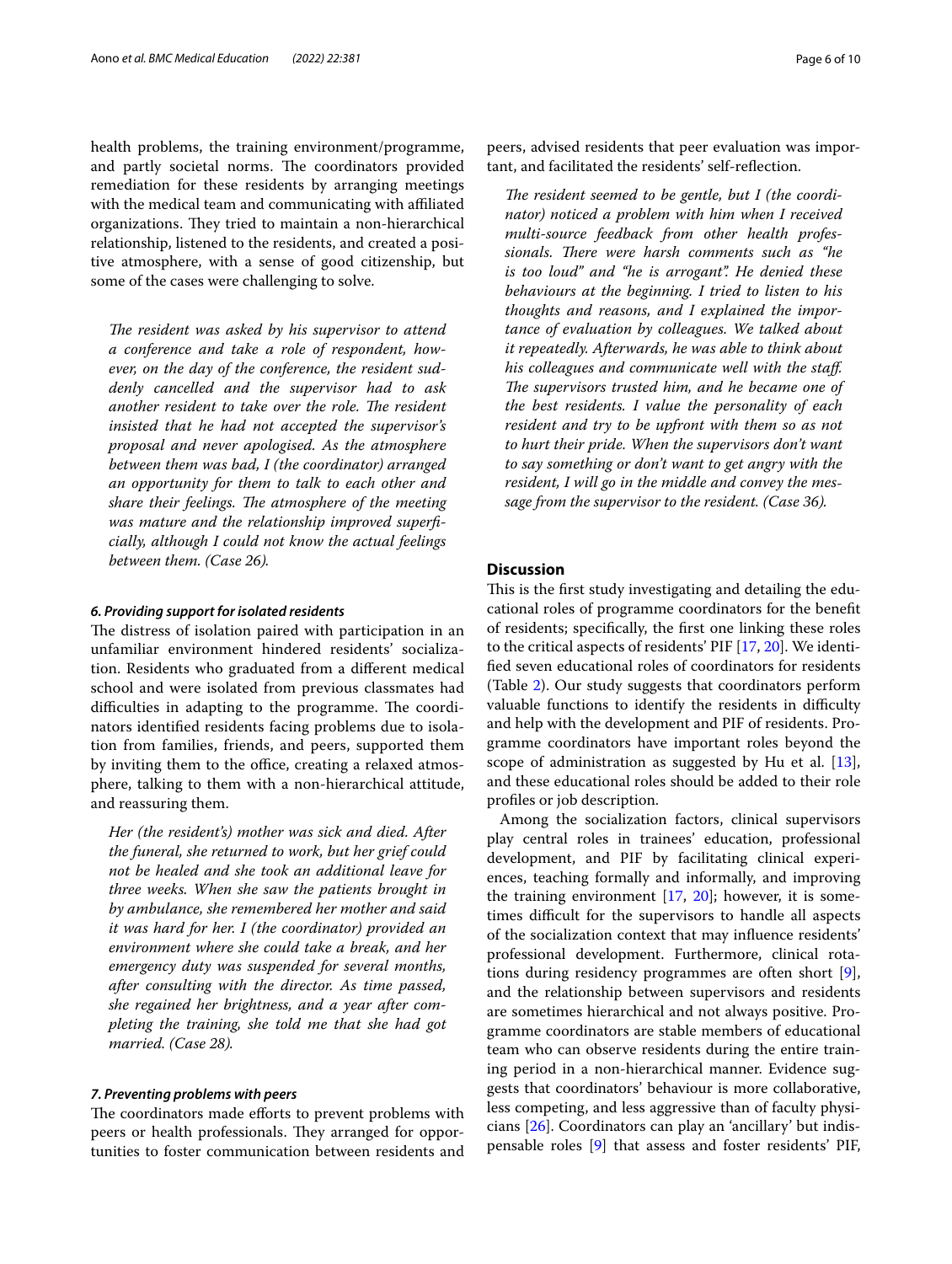help supervisors [[2\]](#page-8-1), and contribute to a better residency programme.

As for the frequency of factors and issues of residents supported by coordinators, prior underlying personal problems including mental health issues and insufficient social skills/unprofessional behaviours, were the most common, followed by isolation from family/friends/ peers, problems with peers, and behaviours of supervi-sors/mentors ([Supplementary Table\)](#page-7-0). The National Survey of Internal Medicine Residency Program Directors in the US revealed that 42% of residents with difficulties had an underlying cause of situational, personal, or professional stress [\[27\]](#page-8-26). Reamy et al. reported that 9% of family medicine residents faced attitudinal problems, interpersonal conficts, psychiatric illnesses, family stress, and relationship disruption [\[28\]](#page-8-27). Our study suggests that programme coordinators can support issues relating to personal identity and professional relationships. As Jennings and Slavin described the importance of community fostering 'a culture of mutual appreciation' for the wellness of residents with difficulties such as depression and burnout [[29\]](#page-8-28), and Daskivich et al. described the importance of engagement of all stakeholders within the learning community [[30\]](#page-8-29), programme coordinators would be essential members of these learning communities.

The seven key coordinator roles identified in this study (Table [2](#page-3-0)) are related to coordinators' approaches and attributes; in particular, four attributes are overarching to these seven roles (Table [3\)](#page-6-0).

First, a non-hierarchical relationship between coordinators with residents was often identifed in our study (cases 18, 26, and 28), suggesting how this important attribute was overarching to their educational roles. Cruess et al. [[20](#page-8-19)] described that the most infuential factors in facilitating PIF are role models/mentors and the clinical/non-clinical experiences of individual residents; however, the supervisor-resident relationship is sometimes a hierarchical one, which may cause problems in the residents' PIF. Our study delineated such cases. We previously reported that conficts between biomedically-oriented supervisors and psychosocially-oriented residents could discourage residents' PIF [[10\]](#page-8-9). According to Hofstede, who identifed and validated six dimensions of culture worldwide, Japan is a society with a relatively high-power distance [\[31\]](#page-9-0), so a non-hierarchical relationship between clinical supervisors and residents may be more difficult to achieve than in the Western countries with lower power distance [\[32](#page-9-1)]. In such professional and cultural contexts, the coordinators can act as a bridge between supervisors and residents, and request supervisors to reconsider their teaching methods and their interactions with residents. However, when supervisors or residents themselves show a hierarchical attitude toward the coordinators due to professional biases [\[33\]](#page-9-2), it becomes difficult to be effective.

Second, parenting attitudes, as described by Hu et al. [[13\]](#page-8-12), would also be an important attribute for coordinators. In our study, many residents with mental health issues, defcient social skills, and isolation from family and peers were reported, and coordinators presented parenting behaviours such as supporting, fostering, and protecting them (cases 5, 18, 28–33, and 36). Residents have to establish a new relationship with peers and supervisors once they graduate from medical schools and start working in different teaching hospitals. These relationships are sometimes not easily established, and residents may fear isolation and be sensitive to how they are perceived and treated by their new peers. The fear of isolation might be strong in Japan because of the cultural characteristics of collectivism, which emphasises familial or fellowship ties  $[31]$  $[31]$ . A qualitative study of paediatric supervisors in Japan revealed that 'defending (protecting) residents' was an important attribute of clinical teachers [[34\]](#page-9-3).

Third, sensitivity to early and subtle changes in resident behaviours could help to identify the need for early support and intervention. Many coordinators in this study noticed changes in residents' appearance, not only when they went through mental health problems, but also a problematic relationship with supervisors, decreased self-confdence, and dissatisfaction with the programme (cases 3, 7, and 10). Supervisors are usually busy with their clinical responsibility, and the clinical rotations of residents are often short. Thus, staff may overlook such changes in appearance. Coordinators are able to observe residents over the entire period of training, so they can be sensitive to their facial expressions and mood, and can offer a place with a relaxed atmosphere for them to communicate openly and comfortably. Mental health problems are a global issue for health

<span id="page-6-0"></span>**Table 3** Suggested attributes for programme coordinators

<sup>1)</sup> Non-hierarchical relationships with residents

<sup>2)</sup> Parenting attitudes to residents: supporting, fostering, and protecting

<sup>3)</sup> Sensitive to early and subtle changes in residents

<sup>4)</sup> Perspective of a citizen, as a member of the public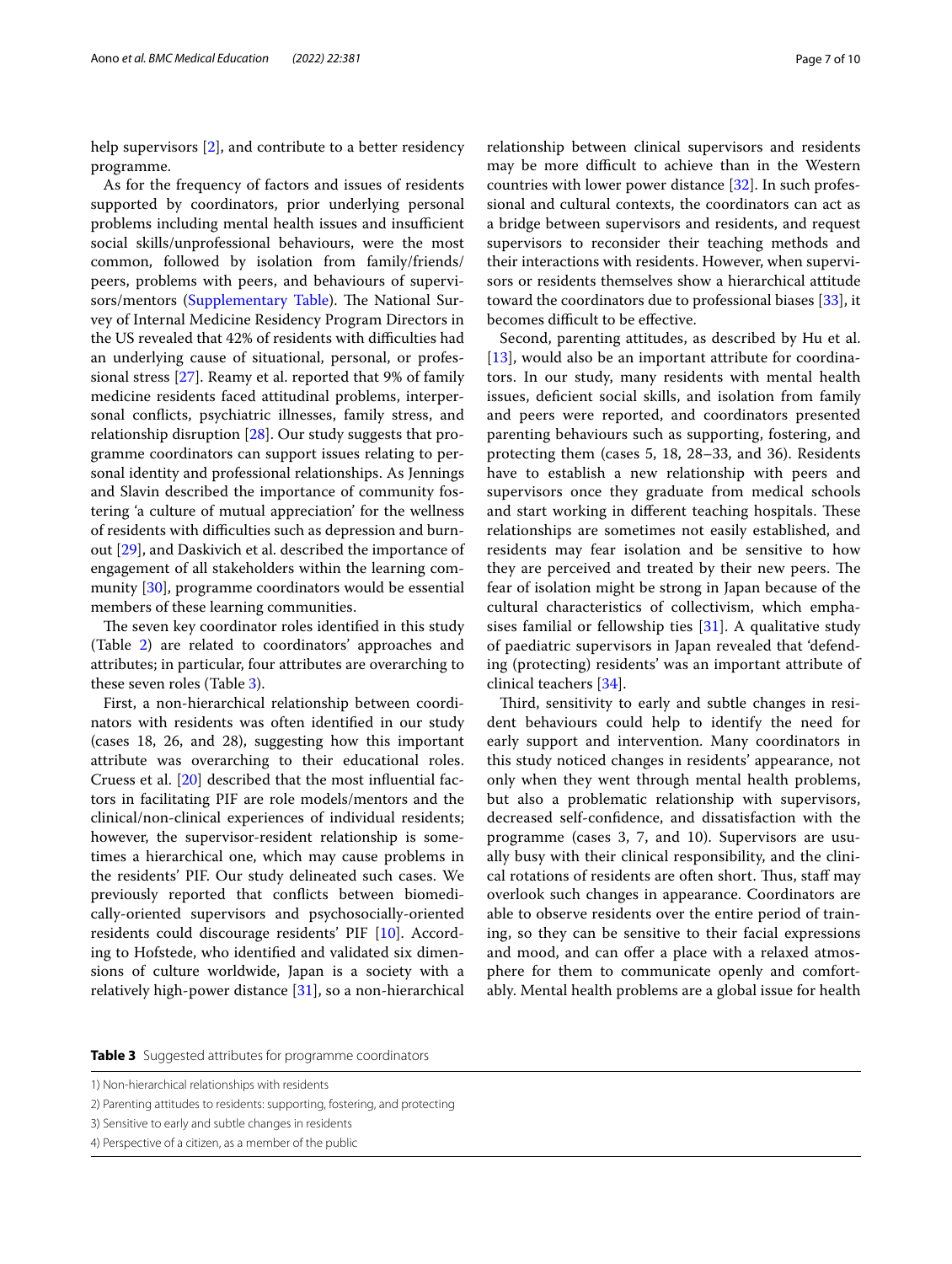professionals [\[29](#page-8-28), [30\]](#page-8-29), and a correlation between long working hours and the incidence of depression has been reported [\[35](#page-9-4)]. Residents may not be aware of their own maladaptive responses to stress, and the surrounding staff is more likely to recognize resident stress [[36](#page-9-5)]. In this sense, coordinators play an important role in detecting early signs of mental stress and fostering a more productive learning environment to mitigate and possibly prevent stressors to avoid deterioration of mental health.

Fourth, coordinators are able to observe and assess residents from the perspective of a good citizen and a member of the public. Although coordinators are now regarded as important members of the team training health professionals, they are able to assess resident behaviours more sensitively and efficiently than medical staf, through the lens of expectations of a member of the public and through societal norms. They are able to notice residents' insufficient social skills or inadequate behaviours as professionals, as Nikels et al. reported [[2\]](#page-8-1), to drive communication and remediation (cases 21 to 27). Some of these behaviours could be learned as residents develop their skills and attitudes as a professional through the residency programme; however, some unprofessional behaviours are derived from prior personal experiences and awkward personal identities, which may be difficult to remediate.

This study suggests a wide range of educational roles for programme coordinators from a PIF standpoint and identifes some valuable exemplary attributes. Many of the proposed roles are not formally described or were under-acknowledged in the previous reports [\[2](#page-8-1), [4](#page-8-3), [5](#page-8-4)]. Flynn et al. conducted an action research on the support for trainees and clarifed recommendations for administrative staf, including a communicative role, need for referral pathways for students in crises, peer support for coordinators, and skills training for mental health [\[37](#page-9-6)]. Based on these recommendations, they established a staf development programme for administrative and teaching staff using different scenarios, such as trainees with difficulties such as depression, absence without explanation, and unfamiliar distant clinical placement [\[37](#page-9-6)]; many of these scenarios are similar to those in our study. Thus, our study provide critical information that can lead to a revision of the roles and responsibilities of programme coordinators as well as the addition of supportive roles. Our study can also help to facilitate improvement of staf development programmes for coordinators and faculty.

## **Limitations**

We adopted a semi-structured and web-based anonymous questionnaire with the intent to collect as many cases of educational support by programme coordinators as possible not only from all over Japan but also from other countries for future studies, with consideration for confdentiality, sensitivity of the cases, and language barrier. Our sample may have been biased to those programs due to the low response rate. There could also be issues of selection as some cases were reported based on their sensitive nature, thereby impacting results. However, while select, this is an important sample to survey from the standpoint of identifying roles and attributes of the coordinators. Further studies should directly interview coordinators to confrm and deepen the fndings of this study. Clinical supervisors' and trainees' perception of the roles of coordinators should also be investigated for triangulation of our results. Finally, we investigated resident cases in Japan, a country where cultural characteristics of collectivism and relatively high-power distance may afect the results, and limit its generalizability. Similar studies on the educational support provided by programme coordinators should be conducted in other cultural spheres.

## **Conclusions**

This study highlights the educational roles of programme coordinators in the PIF of residents. Coordinators play important educational roles by communicating with supervisors, protecting/facilitating/supporting residents, and fostering/creating a productive and safe learning environment. Attributes such as non-hierarchical relationships, parenting attitudes, sensitivity to changes in residents, and a citizen's perspective underpin their educational roles. Our results provide evidence for revising role profles of programme coordinators and providing targeted professional development training for coordinators.

#### **Abbreviation**

PIF: Professional identity formation.

#### **Supplementary Information**

The online version contains supplementary material available at [https://doi.](https://doi.org/10.1186/s12909-022-03447-y) [org/10.1186/s12909-022-03447-y.](https://doi.org/10.1186/s12909-022-03447-y)

<span id="page-7-0"></span>**Additional fle 1: Supplementary table.** Supplementary table shows resident cases supported by the coordinators

#### **Acknowledgements**

The authors express their deep gratitude to the Japanese administrators who participated in this study. We also thank Dr. Sakae Iwasaki, Japan Council for Evaluation of Postgraduate Clinical Training, for his support, encouragement, and helpful advice.

#### **Authors' contributions**

MA and YS contributed to the conception, design, acquisition of data, analysis, interpretation of data, and drafting of the manuscript. HO, CK, RI, and TS made substantial contributions to the design of the study, data analysis and interpretation, and drafting the manuscript critically for important intellectual content. MAB contributed to the design, analysis, and drafting of the manuscript from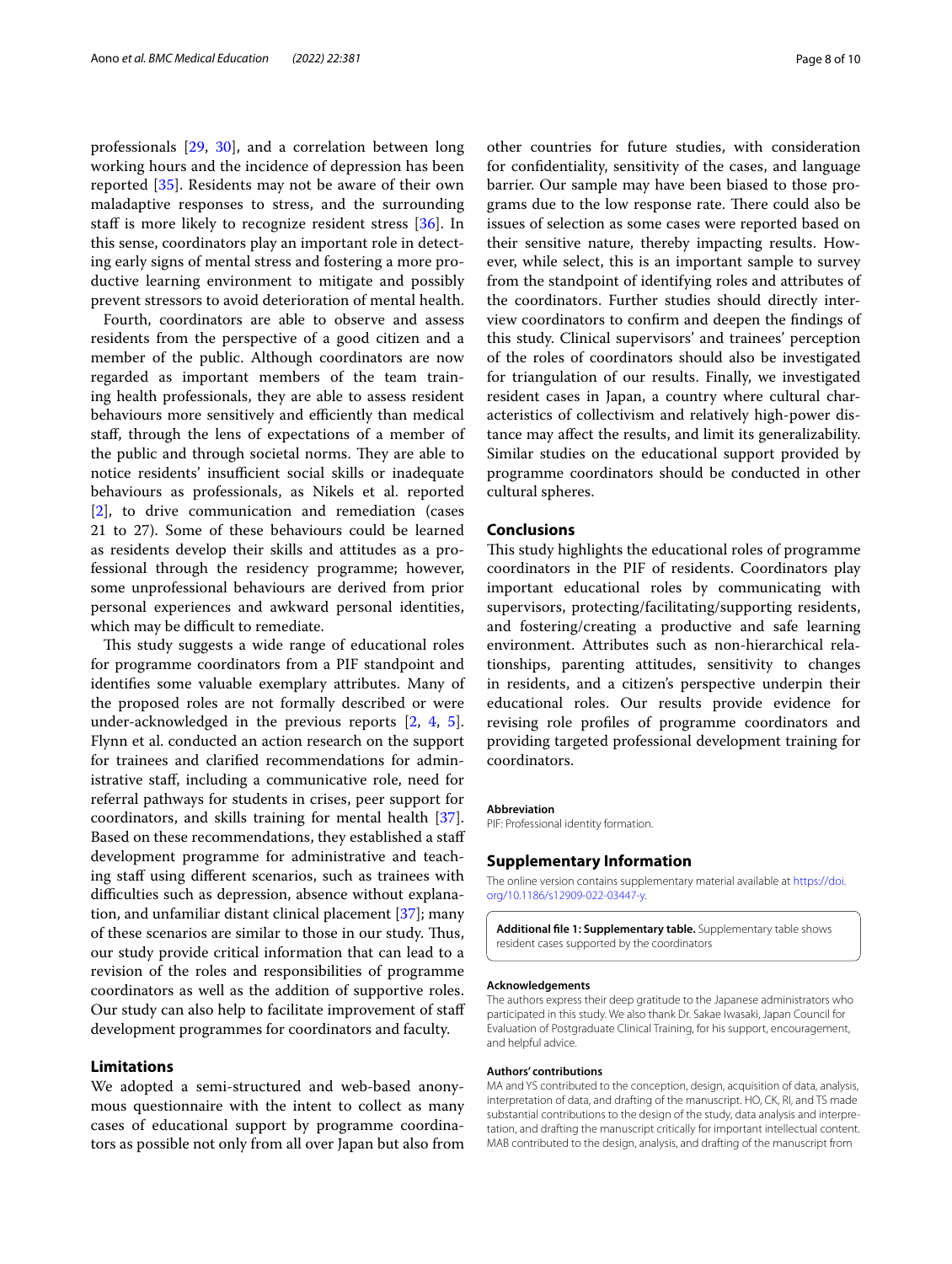an international perspective. All authors approved the fnal manuscript and agreed to be accountable for all aspects of the work. The author(s) read and approved the fnal manuscript.

#### **Funding**

There is no funding source to report for this research.

## **Availability of data and materials**

The datasets used and/or analysed for this study are available with the corresponding author upon reasonable request.

# **Declarations**

#### **Ethics approval and consent to participate**

This study was approved by the Institutional Review Board of Gifu University (approval No. 27–340). The principles of the World Medical Association and the Declaration of Helsinki have been applied in this study. Written informed consent was obtained from all participants, who were informed that their comments would be kept anonymous and that some of their direct quotations would be included in the paper.

#### **Consent for publication**

Not applicable.

#### **Competing interests**

The authors declare that there are no competing interests.

#### **Author details**

<sup>1</sup> Division of Medical Education, Graduate School of Medicine, Gifu University, 1-1 Yanagido, Gifu 501-1194, Japan. <sup>2</sup>St Luke's International University, 10-1 Akashi-cho, Chuo-ku, Tokyo 104-0044, Japan. <sup>3</sup> Department of Medicine, Okinawa Chubu Hospital, 281 Miyazato, Uruma 904-2243, Japan. <sup>4</sup>Department of Pediatrics (Adjunct), Johns Hopkins University School of Medicine, 733N Broadway, Baltimore, MD 21205, USA.

#### Received: 6 November 2021 Accepted: 10 May 2022 Published online: 18 May 2022

#### **References**

- <span id="page-8-0"></span>1. Steinert Y, editor. Faculty development in the health professions. London: Springer; 2014.
- <span id="page-8-1"></span>2. Nickel BL, Roof J, Dolejs S, Choi JN, Torbeck L. Identifying managerial roles of general surgery coordinators: making the case for utilization of a standardized job description framework. J Surg Educ. 2018;75:e38–46. [https://doi.org/10.1016/j.jsurg.2018.07.003.](https://doi.org/10.1016/j.jsurg.2018.07.003)
- <span id="page-8-2"></span>3. Stuckelman J, Zavatchen SE, Jones SA. The evolving role of the program coordinator: fve essential skills for the coordinator toolbox. Acad Radiol. 2017;24:725–9. <https://doi.org/10.1016/j.acra.2016.12.021>.
- <span id="page-8-3"></span>4. O'Sullivan PS, Heard JK, Petty M, Cynthia C, Mercado CC, Hicks E. Educational development program for residency program directors and coordinators. Teach Learn Med. 2006;18(2):142–9. [https://doi.org/10.1207/s1532](https://doi.org/10.1207/s15328015tlm1802_9) [8015tlm1802\\_9](https://doi.org/10.1207/s15328015tlm1802_9).
- <span id="page-8-4"></span>5. Dubois L, Marsh T, Demers LB. Program coordinator professional development: defnition, perception of importance, motivating factors, and barriers. Am J Med. 2019;132:114–8. [https://doi.org/10.1016/j.amjmed.2018.](https://doi.org/10.1016/j.amjmed.2018.09.001) [09.001](https://doi.org/10.1016/j.amjmed.2018.09.001).
- <span id="page-8-5"></span>6. Residency Program Alert. The results are in: 2015 Program coordinator salary survey. Residency Program Alert. 2015;13(6):1–9. [http://health.usf.](http://health.usf.edu/medicine/gme/~/media/B242F2B1DAD94F21A34147CDCCA818B3.ashx) [edu/medicine/gme/~/media/B242F2B1DAD94F21A34147CDCCA818B3.](http://health.usf.edu/medicine/gme/~/media/B242F2B1DAD94F21A34147CDCCA818B3.ashx) [ashx](http://health.usf.edu/medicine/gme/~/media/B242F2B1DAD94F21A34147CDCCA818B3.ashx).
- <span id="page-8-6"></span>7. Gilfedder KR, Giacomo C, Randall J, Wilson GL. Medical education manager: a title worthy of the description. Cureus. 2018;10:e3373. [https://doi.](https://doi.org/10.7759/cureus.3373) [org/10.7759/cureus.3373](https://doi.org/10.7759/cureus.3373).
- <span id="page-8-7"></span>8. Certifcation guide. Training Administrators for Graduate Medical Education. 2022. [https://tagme.org/wpcontent/uploads/2022/02/2022-Certi](https://tagme.org/wpcontent/uploads/2022/02/2022-Certification-Guide.pdf) [fcation-Guide.pdf](https://tagme.org/wpcontent/uploads/2022/02/2022-Certification-Guide.pdf).
- <span id="page-8-8"></span>9. Holmboe E, Ginsburg S, Bernabeo E. The rotational approach to medical education: time to confront our assumptions? Med Educ. 2011;45:69–80. [https://doi.org/10.1111/j.1365-2923.2010.03847.x.](https://doi.org/10.1111/j.1365-2923.2010.03847.x)
- <span id="page-8-9"></span>10. Arai K, Saiki T, Imafuku R, Kawakami C, Fujisaki K, Suzuki Y. What do Japanese residents learn from treating dying patients? The implications for training in end-of-life care. BMC Med Educ. 2017;17:205. [https://doi.org/](https://doi.org/10.1186/s12909-017-1029-6) [10.1186/s12909-017-1029-6.](https://doi.org/10.1186/s12909-017-1029-6)
- <span id="page-8-10"></span>11. Otterstad D. The role of the residency coordinator. Acad Radiol. 2003;10(suppl 1):S48–53. [https://doi.org/10.1016/s1076-6332\(03\)80150-2.](https://doi.org/10.1016/s1076-6332(03)80150-2)
- <span id="page-8-11"></span>12. Grant RE, Murphy LA, Murphy JE. Expansion of the coordinator role in orthopaedic residency program management. Clin Orthop Relat Res. 2008;466:737–42. [https://doi.org/10.1007/s11999-007-0110-6.](https://doi.org/10.1007/s11999-007-0110-6)
- <span id="page-8-12"></span>13. Hu WCY, Flynn E, Mann R, Woodward-Kron R. From paperwork to parenting: experiences of professional in support. Med Educ. 2017;51:290–301. [https://doi.org/10.1111/medu.13143.](https://doi.org/10.1111/medu.13143)
- <span id="page-8-13"></span>14. Nikels SM, Guiton G, Loeb D, Brandenburg S. Evaluating non-physician staff members' self-perceived ability to provide multisource evaluation of residents. J Grad Med Educ. 2013;5:64–9. [https://doi.org/10.4300/](https://doi.org/10.4300/JGME-D-11-00315.1) [JGME-D-11-00315.1.](https://doi.org/10.4300/JGME-D-11-00315.1)
- <span id="page-8-14"></span>15. Aono M, Obara H, Kawakami C, Suzuki Y. Perception of residency program coordinators on their roles and attributes. Med Educ (Japan). 2019;50(6):569–72 (in Japanese).
- <span id="page-8-15"></span>16. Cruess RL, Cruess SR, Boudreau JD, Snell L, Steinert Y. Reframing medical education to support professional identity formation. Acad Med. 2014;89:1446–51. <https://doi.org/10.1097/ACM.0000000000000427>.
- <span id="page-8-16"></span>17. Cruess RL, Cruess SR, Boudreau JD, Snell L, Steinert Y. A schematic representation of the professional identity formation and socialization of medical student and residents: a guide for medical educators. Acad Med. 2015;90:718–25.<https://doi.org/10.1097/ACM.0000000000000700>.
- <span id="page-8-17"></span>18. Bhat C, Burm S, Mohan T, Chahine S, Goldszmidt M. What trainees grapple with: a study of threshold concepts on the medicine ward. Med Educ. 2018;52:620–31. [https://doi.org/10.1111/medu.13526.](https://doi.org/10.1111/medu.13526)
- <span id="page-8-18"></span>19. Snell L. Supporting professionalism and professional identity formation at the postgraduate level. In: Cruess RL, Cruess SR, Steinert Y, editors. Teaching medical professionalism. Cambridge: Cambridge University Press; 2016. p. 248–60.
- <span id="page-8-19"></span>20. Cruess RL, Cruess SR. Professionalism and professional identity formation: the cognitive base. In: Cruess RL, Cruess SR, Steinert Y, editors. Teaching medical professionalism. Cambridge: Cambridge University Press; 2016. p. 5–25.
- <span id="page-8-20"></span>21. Suzuki Y, Gibbs T, Fujisaki K. Medical education in Japan: a challenge to the healthcare system. Med Teach. 2008;30(9–10):846–50. [https://doi.org/](https://doi.org/10.1080/01421590802298207) [10.1080/01421590802298207.](https://doi.org/10.1080/01421590802298207)
- <span id="page-8-21"></span>22. Teo A. The current state of medical education in Japan: a system under reform. Med Educ. 2007;41:302–8. [https://doi.org/10.1111/j.1365-2929.](https://doi.org/10.1111/j.1365-2929.2007.02691.x) [2007.02691.x](https://doi.org/10.1111/j.1365-2929.2007.02691.x).
- <span id="page-8-22"></span>23. Nomura K, Yano E, Aoki M, Kawaminami K, Endo H, Fukui T. Improvement of residents' clinical competency after the introduction of new postgraduate medical education program in Japan. Med Teach. 2008;30(6):e161–9. [https://doi.org/10.1080/01421590802047307.](https://doi.org/10.1080/01421590802047307)
- <span id="page-8-23"></span>24. Braun V, Clarke V. Using thematic analysis in psychology. Qual Res Psychol. 2006;3:77–101. [https://doi.org/10.1191/1478088706qp063oa.](https://doi.org/10.1191/1478088706qp063oa)
- <span id="page-8-24"></span>25. Braun V, Clarke V. Refecting on refexive thematic analysis. Qual Res Sport Exerc Health. 2019;11:589–97. [https://doi.org/10.1080/2159676X.2019.](https://doi.org/10.1080/2159676X.2019.1628806) [1628806](https://doi.org/10.1080/2159676X.2019.1628806).
- <span id="page-8-25"></span>26. Ogunyemi D, Tangghitnob E, Mahler Y, Chung C, Alexander C, Korwin D. Confict style in a cohort of graduate medical education administrators, residents, and board-certifed physicians. J Grad Med Educ. 2011;3:176– 81. [https://doi.org/10.4300/JGME-D-10-00184.1.](https://doi.org/10.4300/JGME-D-10-00184.1)
- <span id="page-8-26"></span>27. Yao DC, Wright SM. National survey of internal medicine program directors regarding problem residents. JAMA. 2000;284:1099–104. [https://doi.](https://doi.org/10.1001/jama.284.9.1099) [org/10.1001/jama.284.9.1099](https://doi.org/10.1001/jama.284.9.1099).
- <span id="page-8-27"></span>28. Reamy BV, Harmann JH. Residents in trouble: an in-depth assessment of the 25-year experience of a single family medicine residency. Fam Med. 2006;38:252–7.
- <span id="page-8-28"></span>29. Jennings ML, Slavin SJ. Resident wellness matters: optimizing resident education and wellness through the learning environment. Acad Med. 2015;90:1246–50. <https://doi.org/10.1097/ACM.0000000000000842>.
- <span id="page-8-29"></span>30. Daskivich TJ, Jardine DA, Tseng J, Correa R, Stagg BC, Kristin M, et al. Promotion of wellness and mental health awareness among physicians in training: perspective of a national, multispecialty panel of residents